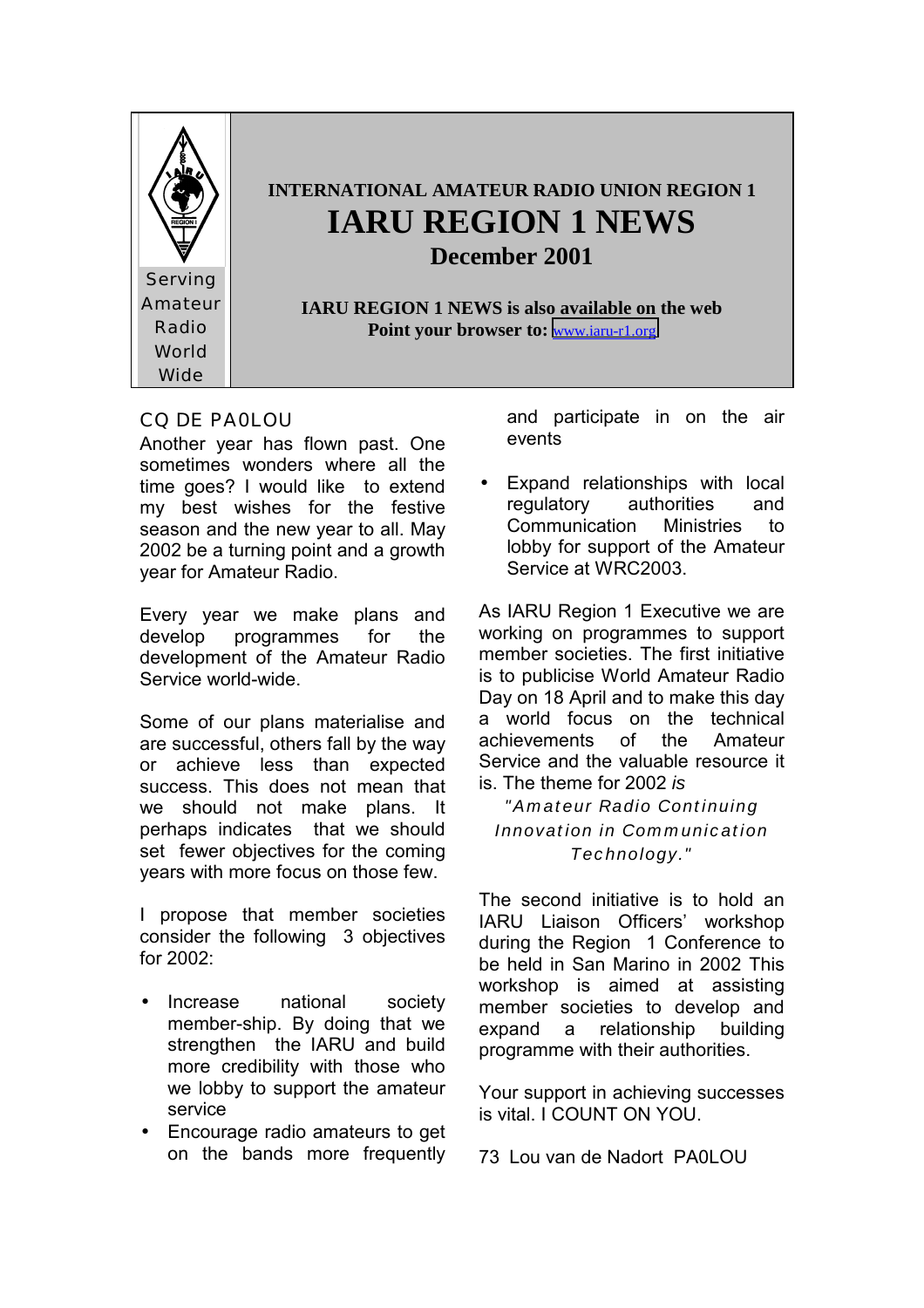# 2002 REGION ONE **CONFERENCE** NEW DATES

The dates for the Region One Conference have been changed. It will now be held in San Marino from 10 – 15 November 2002. The change of dates was necessitated by a number of other important meetings at which several IARU officials have to attend in defence of the Amateur Service. Please communicate the new dates to your Society

# AC meeting

The Administrative Council of the International Amateur Radio Union met on 6-8 October 2001 in Guatemala City,Guatemala, following the 14th General Assembly of IARU Region 2. The principal business at the Guatemala City meeting was to continue preparations for WRC-2003, which has several items of importance to the amateur services on its agenda.

The most interesting and important items of a published AC press release concerned the future of amateur radio in connection with the WRC-2003 and the ITU-R Recommendation M.1544. Here are the following excerpts:

1. The IARU Council reviewed the status of IARU preparations for WRC-2003. The agenda items of concern include harmonisation of amateur and broadcasting allocations near 7 MHz, adequacy of HF broadcasting allocations below 10 MHz, possible revision of Article S25 of the international Radio Regulations, changes to terms and definitions in Article S1 as a result of amendments to Article S25, review of provisions concerning the formation of amateur call signs in Article S19, additional allocations for Little LEO satellites,

study of a possible allocation to the earth exploration-satellite service for synthetic aperture radars (SARs) near 435 MHz, and possible identification of globally harmonised frequency bands for use by agencies and organisations dealing with public protection (such as police) and disaster relief. IARU objectives with regard to these agenda items were affirmed.

2. The IARU Council adopted the following resolution:

- Considering the approval without opposition of ITU-R recommendation M.1544, which sets out the minimum qualifications of radio amateurs, recognizing that the Morse code continues to be an effective and efficient mode of communication used by many thousands of radio amateurs, but further recognising that the position of Morse as a qualifying criterion for an HF amateur license is no longer relevant to the healthy future of amateur radio, resolves that
- 1. member societies are urged to seek, as an interim measure, Morse code testing speeds not exceeding five words per minute;
- 2. setting aside any previous relevant decisions, IARU policy is to support the removal of Morse code testing as an ITU requirement for an amateur license to operate on frequencies below 30 MHz.

The Chairman of the IARU Region 1, Lou van de Nadort, PA0LOU, pointed out regarding the AC Press Release, that Region 1 accepted the FASC report and agreed on a possible text for a document called M-XXX, the well known "Recommendation to be incorporated by reference" in the proposed new text for S25. (The RSGB proposal.). Accepting the FASC report and the RSGB proposal in Lillehammer means that Region 1 agreed that the Morse-code requirement paragraph in the existing S25 would be removed and would form part of that "Recommendation" IN SOME FORM.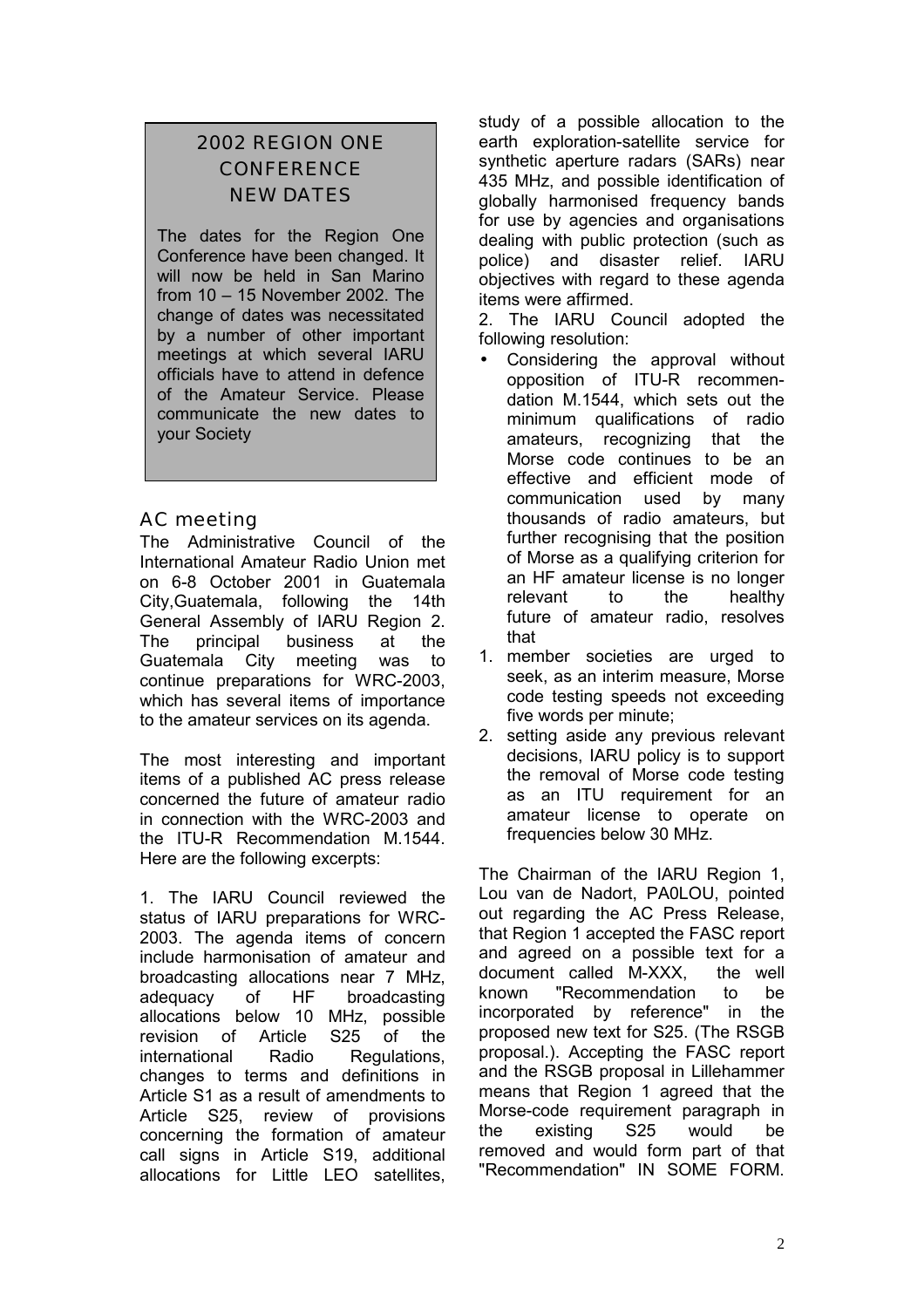The final text is to be decided by the IS in co-operation with the ITU-WG (ITU-R-WP8A) dealing with the subject. This "recommendation" to become mandatory. This "recommendation" is now a fact, ITU-R M.1544, but whether this will become mentioned as mandatory in the future text of S25 still depends on the outcome of WRC 2003. (Contribution by Karl DK9HU )

# Development of a common strategy of IARU Region 1 on the introduction of Power Line Technology (PLT)

# *Karl Erhard Voegele DK9HU*

The proposal, to make a common strategy of IARU Region 1 on the introduction of Power Line Technology was made in the Joint EUROCOM/EMC working groups meeting held in Friedrichshafen on 30 June 2001. After a long discussion on the technical issues involved and what form the strategy should take, a list of possible actions and other points was agreed in the meeting. In the weeks and months following many drafts have been written and discussed via electronic mail. The final draft was circulated by Karl Erhard Voegele, DK9HU via electronic mail to the EC and has been adopted. Karl is the EC co-ordinator for IARU Region 1 Policy on such items as PLT, ADSL and xDSL. Karl thanks especially the two Chairmen of EUROCOM/EMC working groups Gaston Bertels, ON4WF and Christian Verholt, OZ8CY, also Hilary Claytonsmith, G4JKS, HaJo Brandt, DJ1ZB, and may other radio amateurs who contributed.

# The Strategy of IARU, Region 1 on PLT

#### **General**

The IARU needs to develop a strategy on PLT and this will involve the following activities in those countries where PLT is under active consideration:

- to collect and share information about the development of PLT
- to influence decision makers
- to inform IARU member societies
- to make recommendations to the societies.
- to co-ordinate activities between the societies if desired

For member societies, a strategy on PLT means:

- active involvement in the formulation of the strategy
- action by societies at country level both in support of IARU and local initiatives

# The PLT Problem

Activities must emphasise that PLT is a

- technical
- legal
- economical and
- political problem, and a problem concerning the freedom of information to everybody using HF.

#### **Collecting and providing Information**

#### **Collecting information:**

- in working groups, newspapers, internet
- any press releases related to PLT and items from amateur radio publications
- on measurements made by radio amateurs or others
- on the different sounds of PLT (make recordings)
- on the level of ionospheric and man-made noise compared to the level of interfering noise introduced by PLT
- on cases of ingress to PLT by the legal operation of amateur radio stations

#### **Providing information:**

make available information on the homepages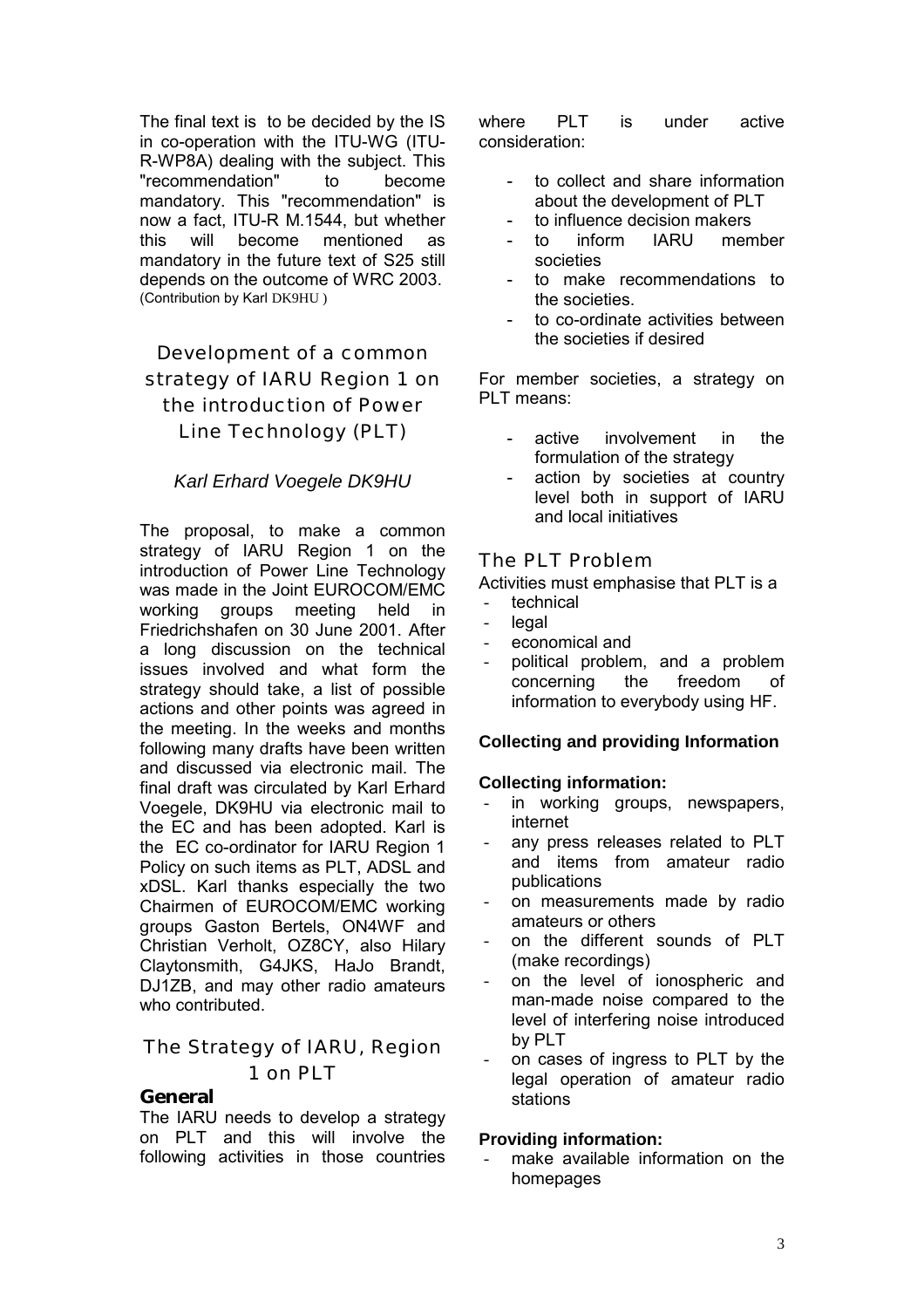- make available the different sounds noises of PLT on a telephone recorder
- write and distribute press releases and articles for your magazines
- on the minimum necessary fieldstrengths and protection ratios that have been agreed for HF broadcasting
- on how low the signals and field strengths are which can be copied by radio amateurs
- on studies concerning the impact of PLT on radio services

# **Influencing decision makers**

All societies should ensure that they are actively involved in influencing:

- EU-legislation (through CEPT Working Group membership)
- National legislation (through the relevant national standards bodies)
- Standard making groups (as above)
- User groups (in particular educating their HF users about the PLT threat)
- Telecom operators (influencing them technically to think about the HF user requirements)
- Manufacturers (to encourage them to engineer the systems to high specification)
- CEPT / ITU (as above)
- Members of the EU and national parliaments (through lobbying with a unified IARU position)

# **Searching for allies**

Societies should recognise that there is greater opportunity for the radio amateur voice to be heard if they work in conjunction with other users of the HF spectrum, who have greater influence, e.g.:

- **Broadcasters**
- Civil aviation authorities
- Ports and maritime authorities
- Military radio users
- NATO
- Radio astronomers (they also have HF bands)
- CB operators
- -

#### **Take a positive attitude**

Never say, you will prevent PLT. Say that PLT is a new technical development and radio amateurs are interested in such developments. All radio users need very low emission limits from PLT so that it does not exceed a level which allows radio and telecommunications apparatus to operate as intended. Point out that PLT is not a good technology, as the more users, the slower the data speed. Argue that quicker data systems such as fibre cables and other systems (SHF links) are much better. Show, that PLT has no chance in the market, pointing out the risks for investors.

#### **References to papers**

Impact of PLT on radio services: http://www.radio.gov.uk/busunit/researc h/ay3525/intro.htm

Measurements on the radiation of mains installations used for PLT: in preparation Society-Information:

[http://www.](http://www/)

darc.de/referate/ausland/plc/index.html

EUROCOM Newsletter 1201 dated from 2.11.2001

# WORLD AMATEUR RADIO DAY 2002

18 April 2002

"*"Amateur Radio Continuing Innovation in Communication Technology."* Let's have your ideas on how to celebrate: iaru@intekom.co.za

*Listen to AMATEUR RADIO MIRROR INTERNATIONAL*

*SUNDAYS 08:00 UTC 21560 AND 9750 kHz*

# *MONDAYS 18:00 UTC 3215 kHz*

*Sponsored by the South African Radio League, Sentech and Telkom SA Ltd Target area: Africa Heard in many other part of the world* Nouse and reports to

4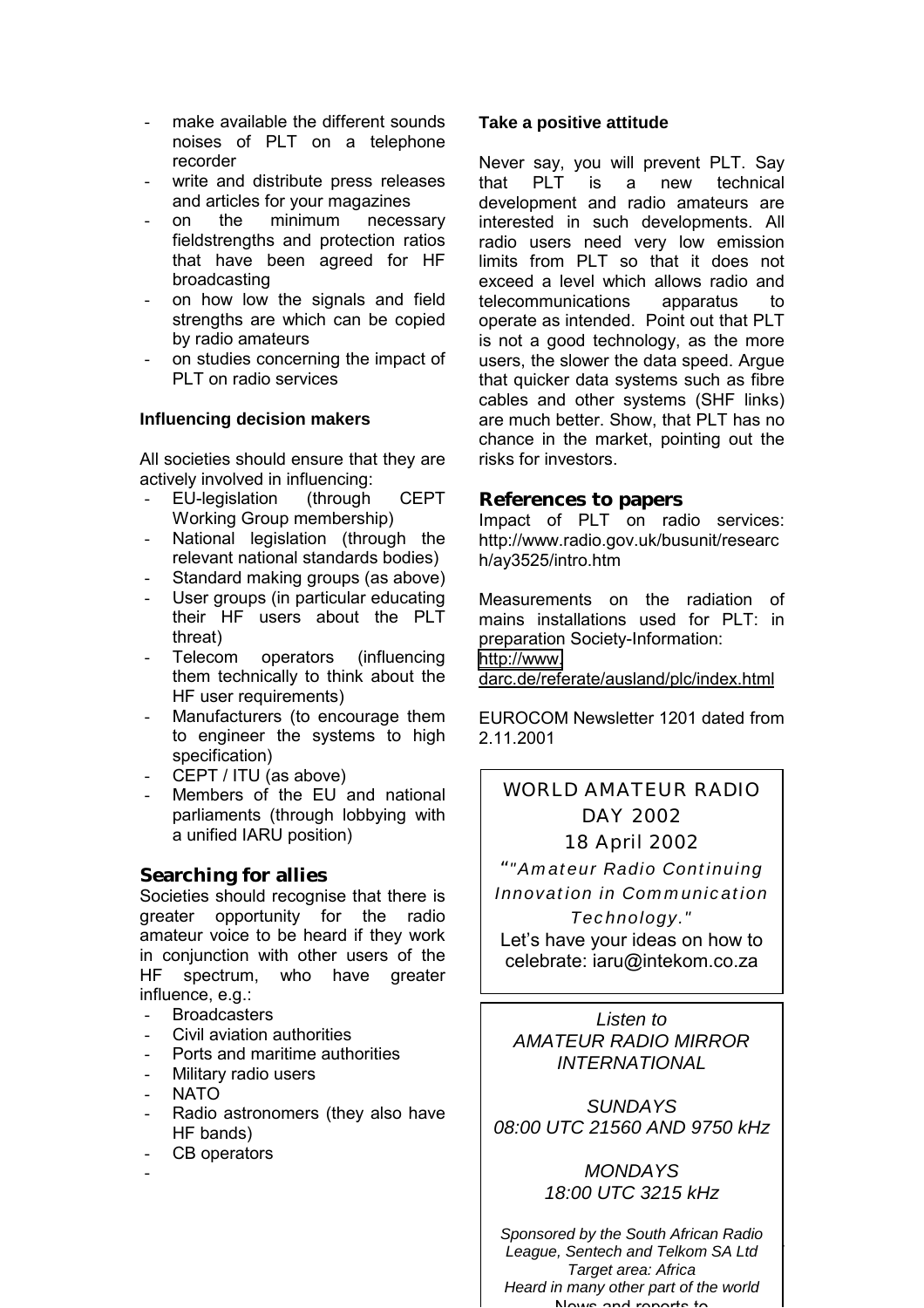# **POWER LINE**

### **TELECOMMUNICATION (PLT)**

### *Radio Amateurs MUST use every OPPORTUNITY*

EUROCOM was very successful in preparing a mail which was send by 10 societies to the subworking Group SE35 of CEPT ERC

Sub Working Group SE35 of CEPT ERC is preparing a draft CEPT/ERC Recommendation on radiation limits for all kinds of cable telecommunications networks (PLC, xDSL, CATV and LANs). The members of this group are delegates of administrations and companies and among them some are radio amateurs. The chairman of SE35 has given the radio services the opportunity to express their views by introducing an informal chapter on "nonadministrations views" in his report. So radio amateurs used this opportunity to state our case.

Chairman of EUROCOM, Gaston Bertels, ON4WF, was very busy in collecting the opinions of the IARU Region 1 experts, supported by HaJo Brandt, DJ1ZB, Chris Verholt, OZ8CY, EMC WG Chairman and Karl Erhard Voegele, EC co-ordinator PLT. Within a very short time, the IARU experts came to the opinion, that any additional noise from the radiation of telecommunication networks should be as low as possible above the natural noise level. The original UK limit of 0dBuV/m in a 10 m distance comes very close to the needs of the radio amateurs.

Chris Verholt, OZ8CY EMC WG Chairman forwarded a message to the

SE35 Chairman on behalf of the IARU, supporting a radiation limit of 0dBuV/m in a 9 kHz bandwidth measured at a 10 m distance. Moreover, EUROCOM asked the IARU member societies in the European Union to mail a message with the same content to the SE35 Chairman. The time limit to develop an acceptable text and the time to support this action was very short. In 3 days , 10 societies mailed on behalf of the individual societies the following message:

#### *Dear Sir,*

*<.......Society's name...........>, a member of the International Amateur Radio Union, is the national society of the amateur radio licensees in <.......country..........>.*

*An important issue for the protection of our radio service is presently discussed in the ERC-SE35 working group you are chairing. We gratefully accept your offer to express "non-administration views" on the subject of radiation limits for wired communication networks. To protect the amateur radio service, any additional noise caused by the radiation of wired telecommunications networks should be as low as possible above the natural noise level. A radiation level, which comes very close to this requirement, is a level of 0dBuV/m in 9 kHz bandwidth measured in a 10 m distance. We support such a proposal.*

*Best Regards.*

*<...........name and office..........>*

On behalf of the many amateurs, EUROCOM Chairman Gaston Bertels, ON4WF extended in EUROCOM News 1101 special thanks to DARC, EDR, RL, RSGB, NRRL, REF, SSA, UBA, URE and VERON for this significant contribution.

"To register such a co-ordinated effort at so short notice is most gratifying and augurs well of the spirit of co-operation of the IARU societies within the European Union". With these words,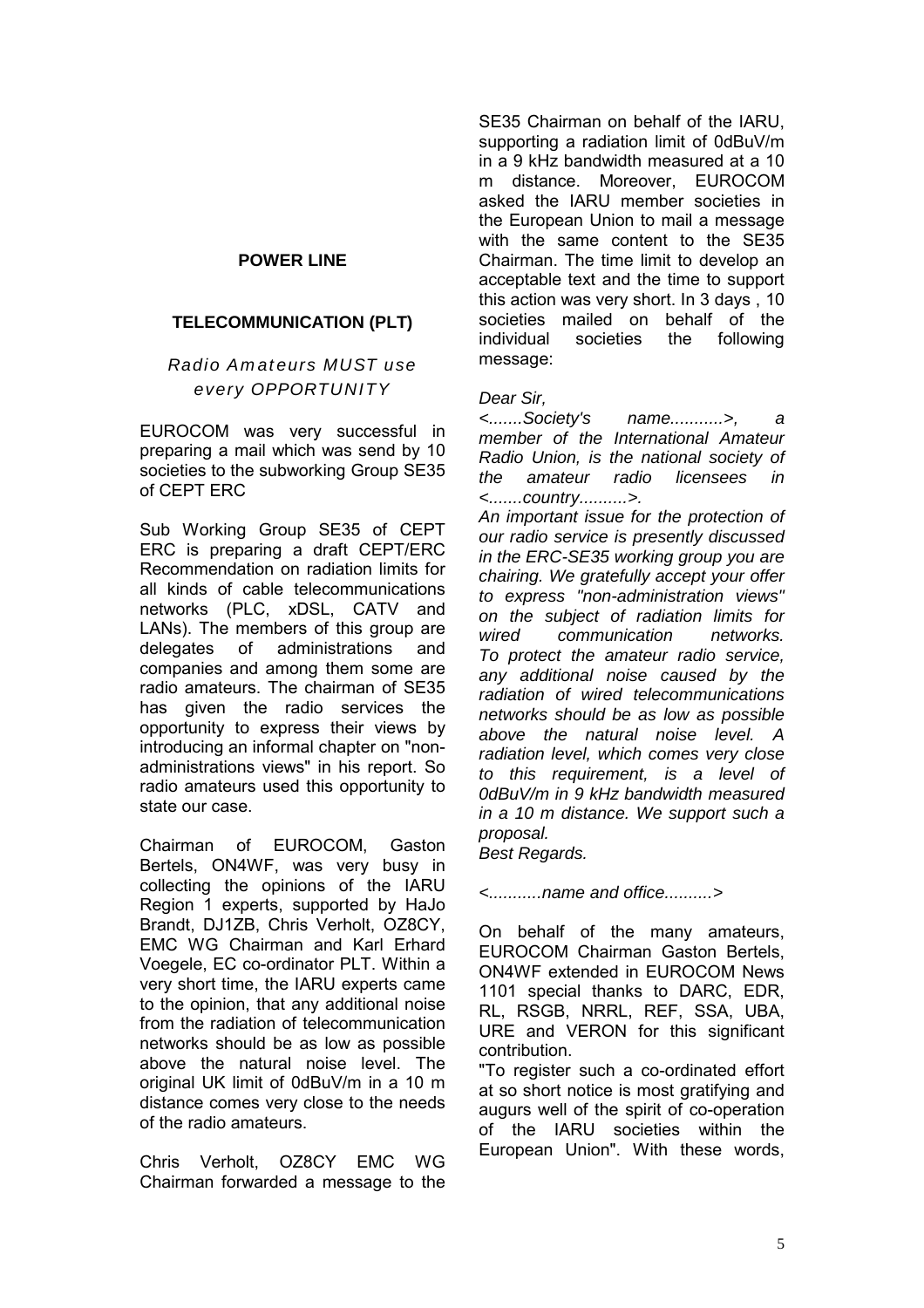Gaston ended his short report in his EUROCOM News on this matter.

This little project was one more mosaic piece, to make step by step a picture of an amateur radio service protected against PLT. (Contribution by Karl DK9HU )

# CORRECTION TO THE NOTES ON THE APRIL 2002 EC MEETING Communication of the IARU R1 **Treasurer**

In the July Region 1 News concerning the EC Meeting in Oman, there was a comment about correspondence between the Treasurer and the Chairman of the Financial Advisory Group. This minute was inaccurate. It was meant only to relate to one document sent in early 2001 which, it now appears, was not received by the Chairman of FAG apparently because of technical problems with the Region 1 Treasurer's computer.

We therefore withdraw unreservedly the allegation that the Chairman of the FAG has not been responding to correspondence.

We apologise for the inconvenience.

# MEMBER SOCIETY NEWS

Please visit the IARU Region 1 Web and check the details published on your society in the section member societies. Please send corrections to [iaru@intekom.co.za](mailto:iaru@intekom.co.za)

#### CHANGED MEMBER SOCIETY DETAILS:

BFRA

BULGARIAN FEDERATION OF RADIO AMATEURS P.O. Box 830, 1000 Sofia. Location: 1700 Sofia, Str. Arso Pandurski No 1, block 31, room 407. Telephone: +359 2 9493 319. Fax: +359 2 9801458 (at HQ). Secretary: Mrs Zdravka Buchkova, LZ1ZQ. Email: [lz1zq@yahoo.com](mailto:lz1zq@yahoo.com) IARU Liaison: Mrs Zdravka Buchkova, LZ1ZQ

URA New web address: [www.ura.ad](http://www.ura.ad/)

TRAC Telsiz ve Radyo Amatorleri Cemiyeti (TRAC) Following Board Members have been elected for a two years period :

President: Aziz SASA , TA1E <e-mail : [ta1e@trac.org.tr](mailto:ta1e@trac.org.tr) Vice President (Administrative): O.Faruk Ozler, TA9A Vice President (Technical Matters): A.Cem CEZALİ, TA1S Vice President : M. Kadri BASAK,TA1D Secretary: Muhsin BOZKURT , TA4E e-mail : ta4e@ttnet.net.tr Treasurer: Mrs. Gulay BASAK , TA1YB e-mail: [mbasak@hotmail.com](mailto:mbasak@hotmail.com) Members: Atila BASKOCAK , TA1DX, Mustafa YAMAN , TA2MW, A.Selim CANBEKEN, TA2DS, Nurettin EMLİK, TA2NE, A. Omer YARDAS, TA3AK, Mert ANAKCILARLI, TA2CFM (ARES Officer) Emin B. DEMİREL,TA2FE, A. Kadir SAGLAM, TA2IK, Huseyin M. ODABAS, TA1DF. IARU Liasion : Aziz SASA , TA1E MobileTel : +90 - 532 - 376 5707 Fax: +90-212-263 26 06 HF Manager / National QSL Co-

ordinator Selim CANBEKEN , TA2DS E-mail: scanbeken@lycos.com VHF/UHF/Microwave Manager : M. Kadri BASAK,TA1D e-mail: [mbasak@hotmail.com>](mailto:mbasak@hotmail.com)